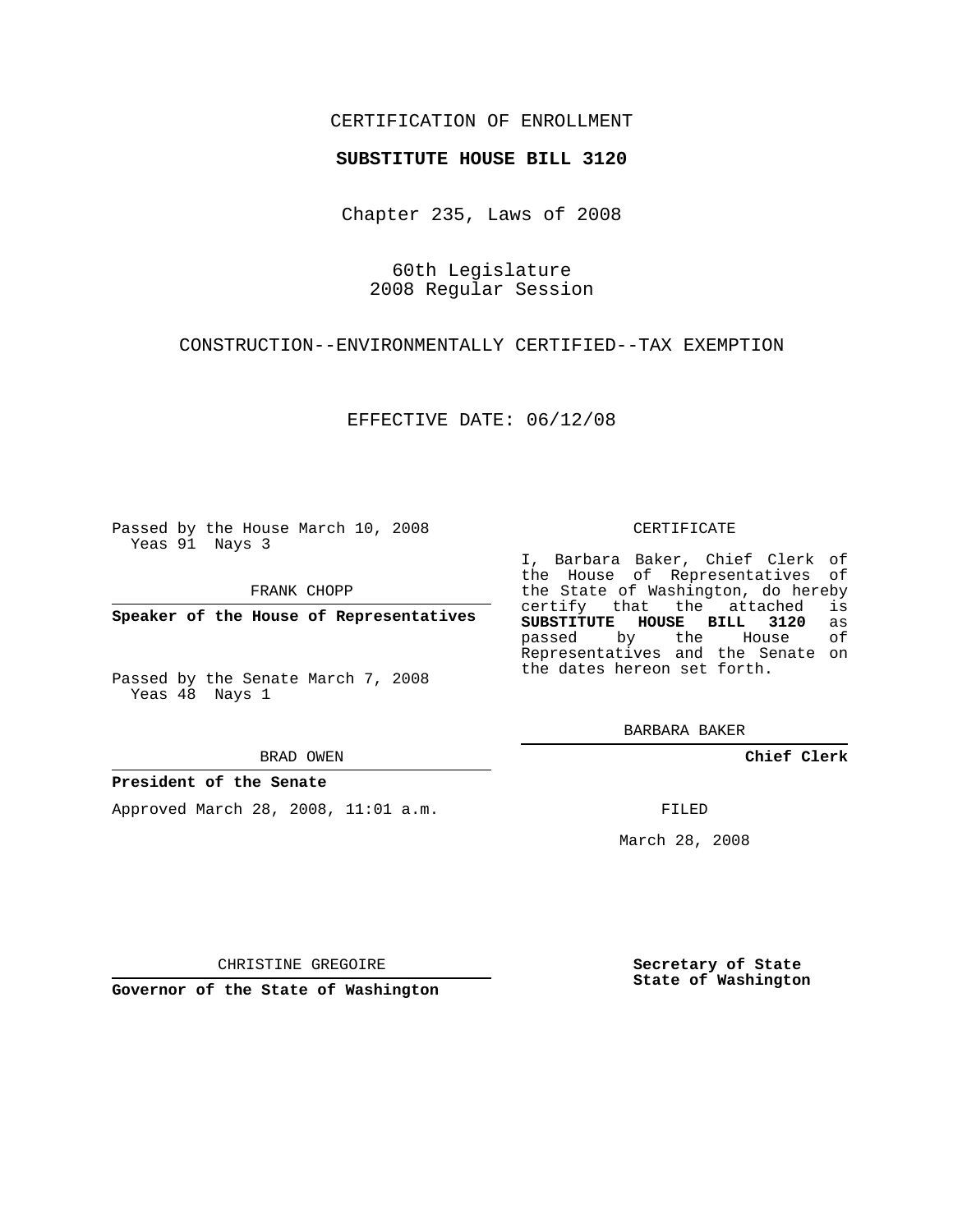# **SUBSTITUTE HOUSE BILL 3120** \_\_\_\_\_\_\_\_\_\_\_\_\_\_\_\_\_\_\_\_\_\_\_\_\_\_\_\_\_\_\_\_\_\_\_\_\_\_\_\_\_\_\_\_\_

\_\_\_\_\_\_\_\_\_\_\_\_\_\_\_\_\_\_\_\_\_\_\_\_\_\_\_\_\_\_\_\_\_\_\_\_\_\_\_\_\_\_\_\_\_

AS AMENDED BY THE SENATE

Passed Legislature - 2008 Regular Session

**State of Washington 60th Legislature 2008 Regular Session**

**By** House Finance (originally sponsored by Representatives Rolfes, Morrell, Liias, and Williams)

READ FIRST TIME 02/12/08.

 AN ACT Relating to a sales and use tax exemption for environmentally certified residential and commercial construction; and creating a new section.

BE IT ENACTED BY THE LEGISLATURE OF THE STATE OF WASHINGTON:

 NEW SECTION. **Sec. 1.** (1)(a) The legislature finds that green building, also called "sustainable" or "high-performance" building, has significant environmental benefits. Buildings consume thirty-six percent of the energy used in the United States, more than factories and automobiles, and they generate thirty percent of the nation's greenhouse gas emissions. The construction of commercial, residential, public, or institutional buildings using energy-efficient techniques and environmentally sustainable products also connects to the state's climate change goals.

 (b) The legislature further finds that standards for green building provide an effective framework for green building practices. Some techniques have been shown to reduce building energy costs by twenty to fifty percent and water usage by at least fifty percent outdoors and thirty percent indoors. It is in the interest of the state to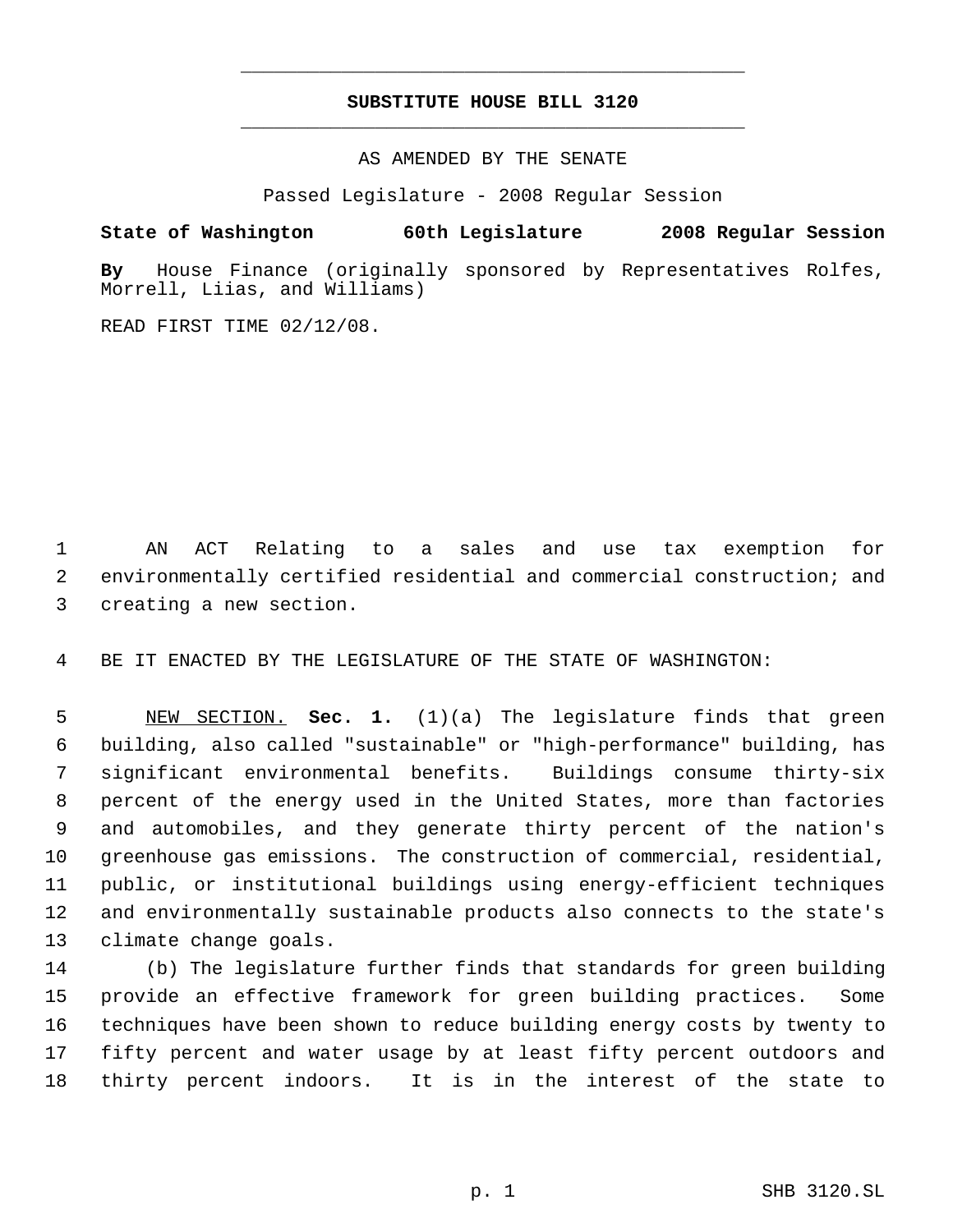encourage the best green building practices through targeted incentives and policies.

 (c) The legislature intends to establish a connection between green construction and the need for local governments to adopt "green" land use provisions, permitting standards, and building codes that allow green building, in order to achieve the most effective climate change policies.

 (2) The department of community, trade, and economic development shall conduct a study to determine the potential feasibility and effectiveness of providing tax incentives to encourage green building in commercial, residential, and public buildings. The department of revenue shall provide any tax-related data necessary for the department of community, trade, and economic development to perform the study.

 (3) In conducting the study, the department of community, trade, and economic development shall:

 (a) Identify existing tax incentives with the primary purpose of encouraging green building;

 (b) Propose tax incentives that would encourage green building, with special emphasis on sales and use tax exemptions on green building construction activities and business and occupation tax incentives for contractors or architects that build or design green buildings;

 (c) Provide an estimate on the fiscal cost for each tax incentive identified under (b) of this subsection;

 (d) Provide an estimate of cost savings and emission reductions for the estimated number of buildings that would qualify for a tax incentive identified under (b) of this subsection;

 (e) Recommend other tax and programmatic policy changes that would encourage green building;

 (f) Evaluate whether tax incentives should target communities that encourage green building; and

 (g) Evaluate current trends in green building and whether tax incentives would support these trends.

 (4) The department of community, trade, and economic development may include any other information in the study that it deems necessary for the legislative evaluation of potential tax incentives to encourage green building.

(5) By December 1, 2008, the department of community, trade, and